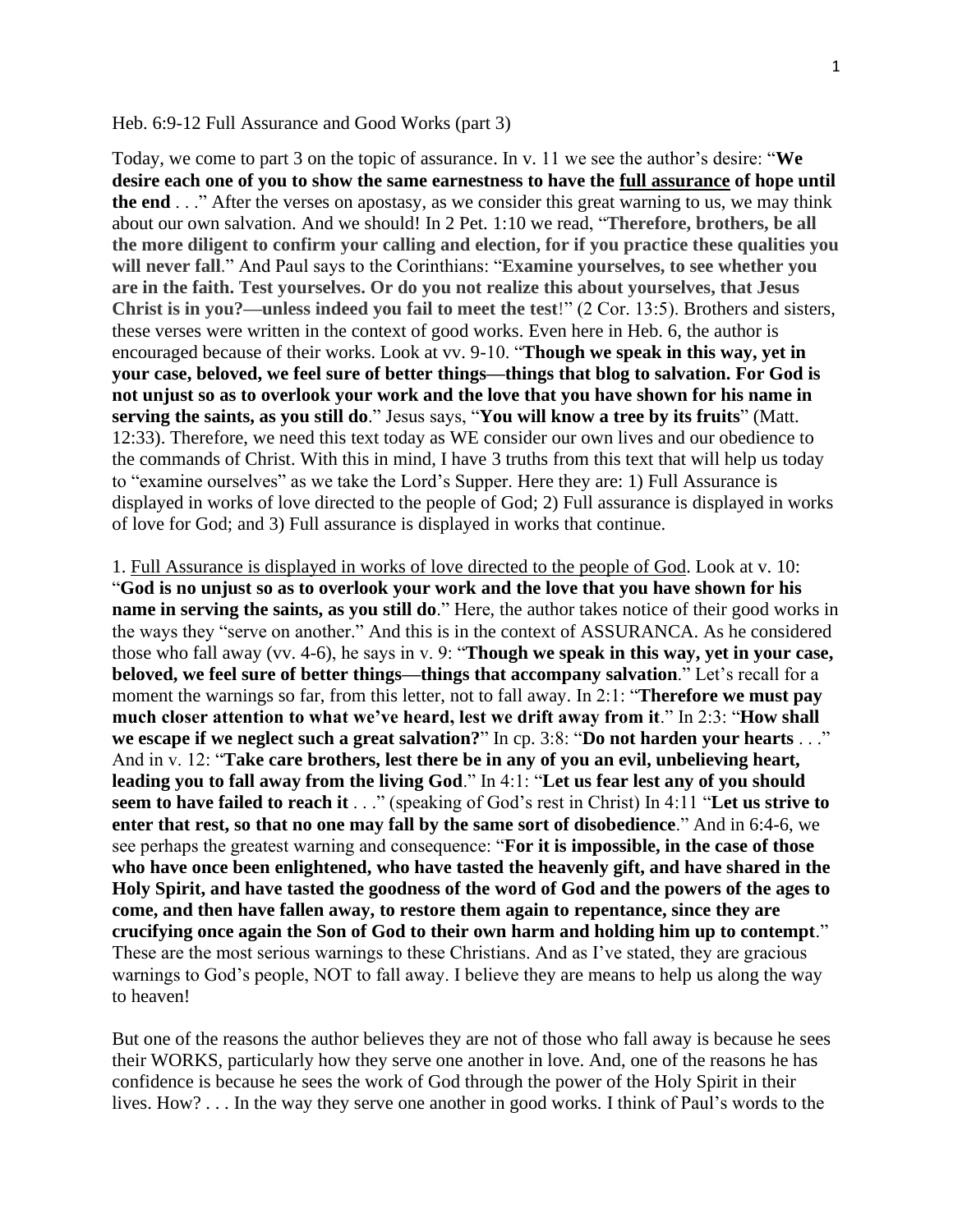Thessalonians: "**We give thanks to God always for all of you, constantly mentioning you in our prayers, remembering before our God and Father your work of faith and labor of love and steadfastness of hope in our Lord Jesus Christ. For we know, brothers loved by God, that he has chosen you, because our gospel came to you not only in word, but also in power and in the Holy Spirit and with full conviction**" (1 Thess. 1:2-5). Here also he has confidence in their salvation. Why? First, as we've seen in a previous sermon. God has chosen them. The Holy Spirit has come in power. And they have a "steadfast" hope in Christ. And, he remembers their works of faith love to one another. This means that WE can also have confidence as we consider our works one to another.

Now, before we apply this truth, I want us to notice clearly the MOTIVE behind the works. What kind of works are they? . . . They are works of love (v. 10). This is so important for us! Here we see a clear motive of love behind the works. There is such a thing as works without love. Let me give an example. What if I were to bring Kristen roses every month for a year. And, all the while, thinking of myself, "*what a good husband I am*." "*I'll bet other husbands aren't like me*." "*I hope she takes notice of such a wonderful, thoughtful work*." And I may even tell her I love her. But, all the while, who I really love is myself. On the outside, I look pretty good to those who do not bring their wives roses every month.

But, what if week after week, I ask her, "*How are you doing? What's going on in your life? How can I help you? How can I pray for you? How can I serve you better*?" And in my heart, I think, "*these roses are a drop in the bucket for my love for you*." And there are a million things that no one sees as I help her around the house, as I take care of unseen issues, as I care for the raising of the kids, as you love in your service in the home? . . . Wives, which husband do you want? How do you know his love for you? How confident are you that his love goes deeper than himself? Husbands, I promise you that your wife would rather have a sinful man, with all his faults, but one who loves her deeply than a husband who looks good on the outside when he comes to church and appears before the world. And this will cause great confidence and assurance to her.

In the same kind of way, works of love one to another is one of the ways we find assurance of our salvation. Brothers and sisters, these words are for us . . . as a test . . . as we examine ourselves. This great truth is merely an extension of the command to love your neighbor as you love yourself. Of course we love sinners in this world! We do good works toward our neighbors. But, we are not just good ole boys. We are Christians, who have the Spirit of God, and we begin with our family, which is the church of God. Do you sacrifice things you want for the people of God? Do you desire to be with God's people? Are you regularly looking for ways to do good within this body? These are questions we must ask ourselves. This is one way we examine ourselves this morning as we take the Lord's Supper.

Application: Doing good to one another is also a means to evangelism. I get this from the statement: "*They will know you are Christians by your love*." Who are "they"? Those on the outside, the world. When we love one another, and then the world sees how we love one another, we must tell them WHY. This is an opportunity to be a witness. We say to them, "**I love these people because Christ loved me first**." And this is love! For God so loved the world . . .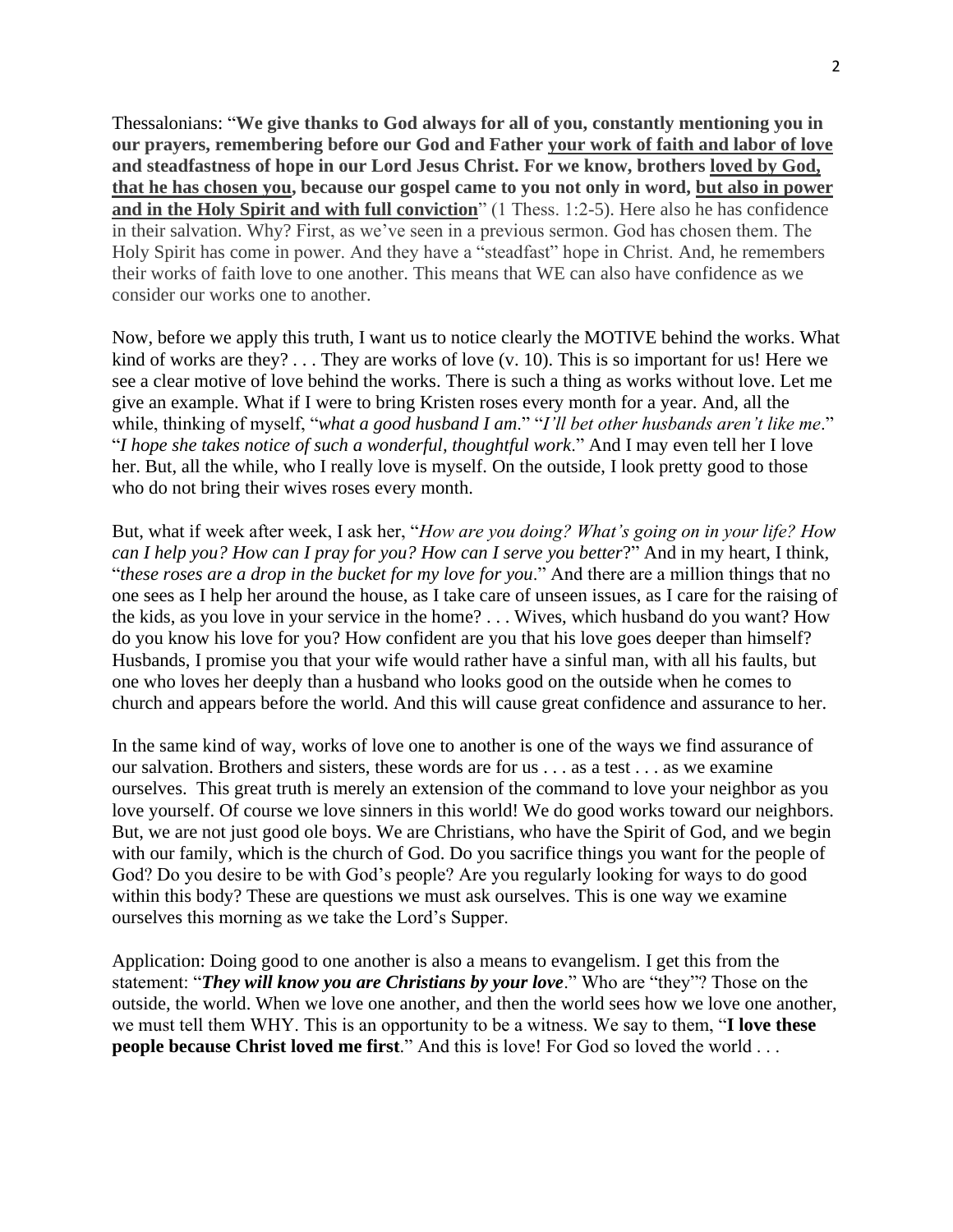2. Full Assurance is displayed in works of love for God. Look again at v. 10: "**For God is not unjust so as to overlook your work and the love that you have shown for his name in serving the saints**." Here, the author is saying, "*I see your love for God*." And this is WHY you serve the saints. Here, he goes right to the heart. Love for God is the fountain from which all good works flow.

Luke records the story when a lawyer comes to Jesus to test him, asking, "*What must I do to inherit eternal life*?" And Jesus replies: "*What is written in the law? How do you understand it*?" And he answers: "*You shall the love the Lord your God with all your heart, soul, mind, and strength . . . and you shall love your neighbor as yourself*." And Jesus answered, "*Go and do this and you will live*" (Luke 10).

Application: If you want to love your neighbor properly, if you want to love one another in the body of Christ, you must love God first. This is the motive of why we do good things to other people. And when this reality takes place in our lives, we can have full assurance. So let me ask, "*How do you know you love God?"* I will mention two ways we know we love God (though there are more). 1) He is your FIRST desire. King David said, "**One thing have I asked of the LORD, that will I seek after: that I may dwell in the house of the LORD all the days of my life, to gaze upon the beauty of the LORD and to inquire in his temple**" (Ps. 27:4). 2) You love the body of Christ.

These two truths are vital to our assurance of salvation. Do you love God? Is this your motive for all you do? And further, do you love your neighbor, starting with your brothers and sisters at Grace. If so, you can have great assurance.

At this time, I would like for us to read our covenant together.

Let me mention one more thing before moving on.We must always bring to mind the truth that we love God because He loved us first. We've already spoke about this in part 1 on assurance. God loved us, He chose us, from before the foundations of the world. And we know He loved us because He fulfilled his promise to send his Son to save sinners out of this rebellious, sinful, world. "**For God so loved the world** . . ." Now, turn with me to 1 John 4:19: "**We love because he first loved us**." Now go back to vv. 7-12, which teach exactly what we are learning today. John writes: "**Beloved, let us love one another, for love is from . . . . . . . God, and whoever loves has been . . . . . born of God and knows God. Anyone who does not love does not know God, because God is love. In this the love of God was made manifest among us, that God sent his only Son into the world, so that we might live through him. In this is love, not that we have loved God but that he loved us and sent his Son to be the propitiation for our sins. Beloved, if God so loved us, we also ought to love one another. No one has ever seen God; if we love one another, God abides in us and his love is perfected in us**" (1 John 4:7–12).

If we love God and we love one another we can have great assurance. Before moving on to #3, look at 4:17: "**By this is love perfected with us, so that we may have . . . . . confidence for the day of judgment, because as he is so also are we in this world**."

3. Full Assurance is displayed in works that continue. Look again at v. 10: "**For God is not unjust so as to overlook your work and the love that you have shown for his name in**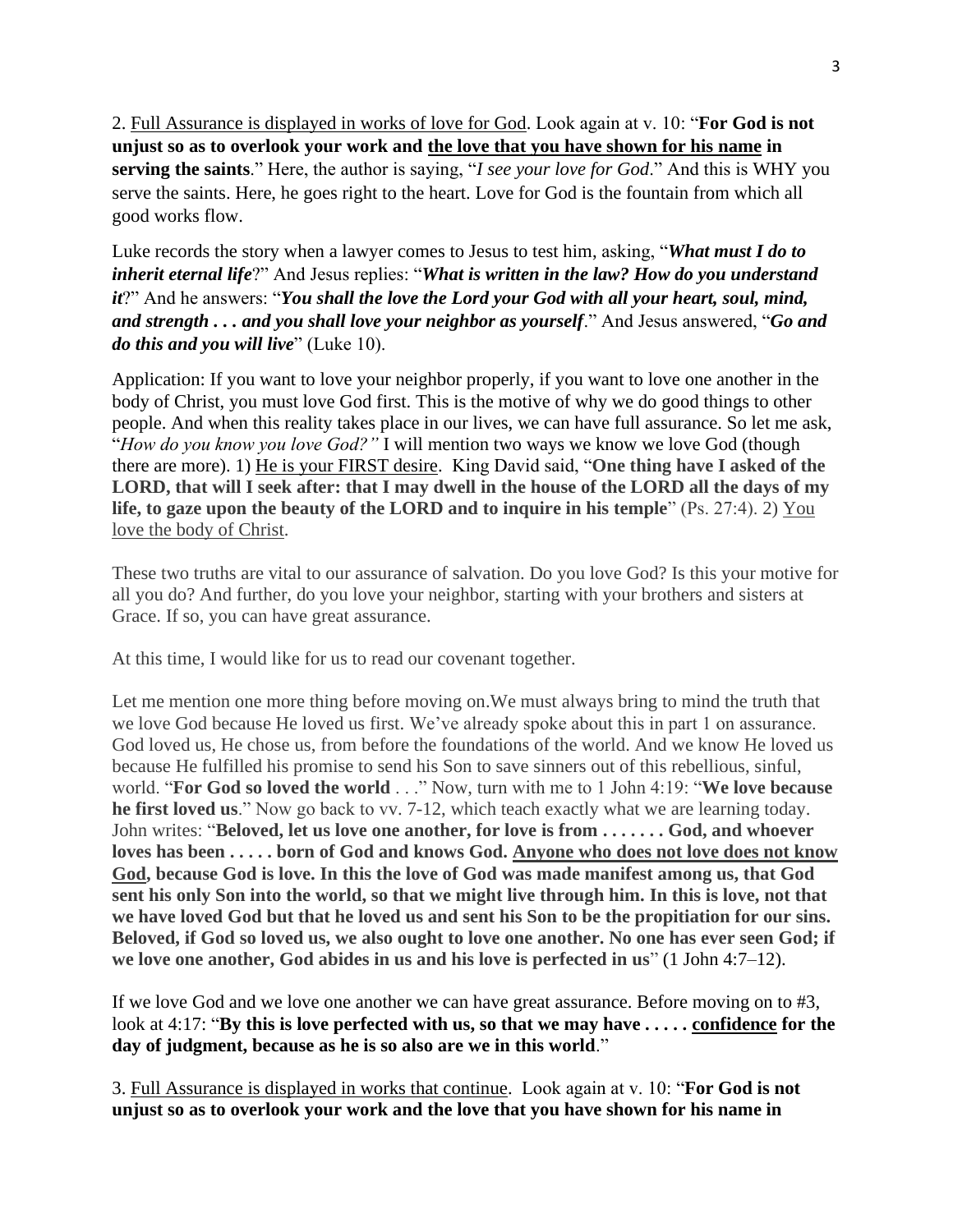**serving the saints, AS YOU STILL DO**." There is a connection between assurance and works that continue, and this to the very end.

Think back to my example of bringing flowers to Kristen. What if, over time, I stop bringing her flowers. Well, this may not indicate that I don't love her. But, what if I stop serving her as I did before? What if I become more distant, and start spending more time away from her? What if I stop asking here, "*How you? How can I help you? What can I do to serve you*?" And what if I were to start looking at other women on the internet . . . . . Or, see my affections moving other things besides her? Or, even have an affair? If this happens, what assurance can anyone have (Kristen or I) that I love her? What confidence would there be in my marriage? The opposite would be true. My works would, in the end, reveal my heart. "**For out of the abundance of the heart the mouth speaks. Out of the heart come evil thoughts, murder, adultery, sexual immorality, theft, false witness, slander**" (Matt. 15:10-19). The Bible says, "**He who endures to the end will be saved**" (Matt. 24:13).

This truth serves as a warning for us. Let me end with some applications.

Application: If you are living in habitual sin, you will have little, if no assurance of your salvation. On the contrary, the Puritan Anthony Burgess says this: "*A man who lives in the habit of serious sins should be assured that he is presently in a damnable condition and will be so as long as she lives that way*." If you know you are regularly involved in sexual sin and you name the name of Christ, these words are a warning. Husbands and wives, are you in constant neglect of your spouse in your love and care for them? Children, is your normal behavior to disobey your parents? All of us: Do we love the things of this world more than we love the things of God?

Application: We can also apply this truth as a church. If this church, this body, here at grace is not a place of good works as we serve one another in love, as we serve one another from a motive of love to God, and our works continue, what assurance do we have that the Spirit of God is among us?

With these things in mind, let me end by mentioning that today's sermon was very "subjective." In other words, assurance of our salvation is connected to our works . . . AND the motive for our works. And though examining our works is HELPFUL (and we MUST constantly look at what we are DOING as we name the name of Christ), this can be very subjective. It can be hard or difficult to gauge because only God (and the person) knows the heart. But, as we've seen in the previous two sermons on assurance, there is also an OBJECTIVE ground for our assurance. This is the gospel of Christ. This is what we remember this morning in the Lord's supper. We have assurance this morning first and foremost because God sent his Son. The Son of God took on flesh as a man. He LIVED and he DIED, and He ROSE AGAIN. And NOW, after making purification for our sins, he sits at the right hand of God. This is very objective. The Christian says, "**I know whom I have believed, and I am convinced that he is able to guard until that**  day what has been entrusted to me" (2 Tim. 1:12). In this way our faith, your faith, is not "subjective," it is based in the historical truth of the Gospel.

Do you see these two aspects of our assurance? They go together. We have made the good confession! At the same time, you will a tree by its fruit (as we've seen today). These two grounds must go together as we consider our assurance. Let me ask, "**As a Christian, do you**